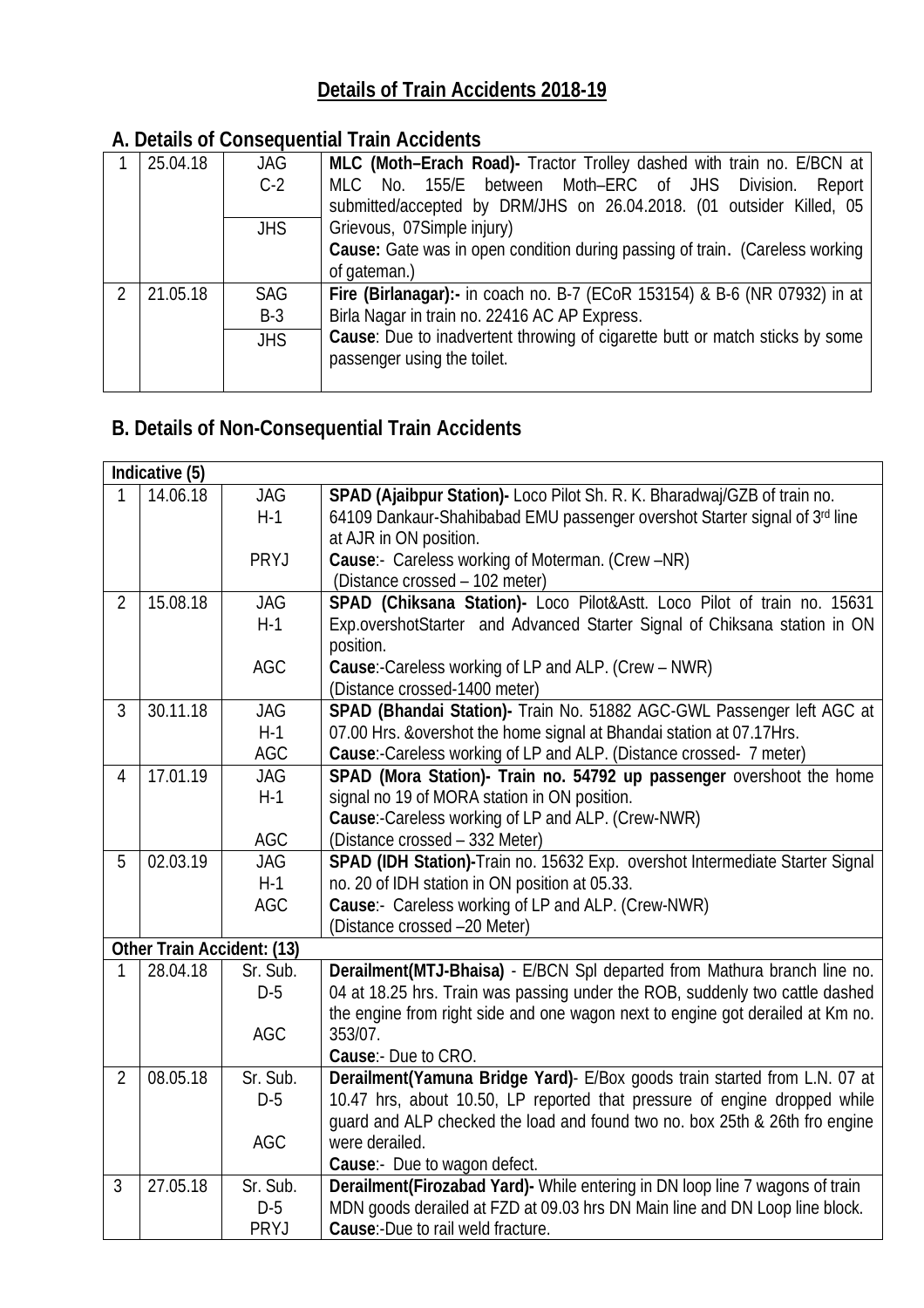| & 12th No. 352617100115 NC derailed by DE trolley DE wheel from engine of<br>PRYJ<br>train UP CMLK.<br>Cause:- Due to climbing of wheel set of culprit wagon at point no 223 &<br>sharpness of curvature, presence of cluster of 1:85 turnout of the track in line no<br>7.<br>Derailment (GMC Yd.)-While entering of train no. UP DMT in Line no. 28 of<br>22.07.18<br>Sr. Scale<br>5<br>GMC yard. HWH end trolley both wheel of wagon no. WCR 56160966526 17th<br>$D-5$<br>from loco derailed ahead of Point no. 32.<br>Cause:- Due to entanglement of open flap door of culprit BRN wagon with<br><b>PRYJ</b><br>adjoining rear wagon.<br>Derailment (SFG Yd.)-During receiving in UP loop line no. 7, derailment of BRN<br>28.07.18<br>Sr. Sub.<br>6<br>$D-5$<br>99020293745 ER of train no. DMT Spl. at SFG yard.<br>PRYJ<br>Cause:-Due to Uneven loading of ballast.<br><b>UMLC (Gwalior NG.)-</b> Dashing of train 52171 with one tractor loaded with stone<br>$\overline{7}$<br>29.09.18<br>Sr. Sub.<br>at UMLC No. 40 in GWO-SOE NG section.<br>$C-7$<br><b>JHS</b><br><b>Cause-Due to negligence of Tractor Trolley driver.</b><br>Derailment (Murena Yd.)- Derailment of 2 BOBYN between Murena-Sank.<br>22.10.18<br>Sr. Sub.<br>8<br>$D-5$<br>Section.<br><b>JHS</b><br>Cause:-Due to poor maintenance of track and wagon.<br>Derailment (Panki Yd.)- DMT loaded wagon No. SWR 004476 derailed at<br>31.10.18<br>Sr. Sub.<br>9<br>15.45 hrs by DLI end trolley DLI end pair of wheel at trap point No. 288a during<br>$D-5$<br>PRYJ<br>unloading ballast in longer loop in traffic block 13.55-15.55 hrs.<br>Cause:-Due to excessive push back of train during unloading of ballast.<br>Derailment (Khurja Yd.)- While reception in line no.14 in KRJ yard, crew of UP<br>14.11.18<br>Sr. Sub.<br>10<br>train No. ARIK goods overshot UP Starter Signal no.9 and broken sand hump.<br>$D-5$<br>PRYJ<br>DP no. 12322/WDG4/SBI and one BLCA wagon No. 61370808171 derailed at<br>19.35 hrs by leading trolley with all wheels.<br>Cause:-Disregard of signal by the crew.<br>Derailment (Shikohabad Yd.) Derailment of two wagons from EP of train no.<br>11<br>14.12.18<br><b>JAG</b><br>$D-5$<br>DN GN 134 Goods.<br>Cause:- Due to dropping of Auxiliary Reservoir supporting bracket of 18th<br>PRYJ<br>wagon no. from EP.<br>22.01.19<br>Derailment (Lalitpur station)-Derailment of one wagon of train no E/BOXNHL<br>12 <sup>2</sup><br>Jr. Scale<br>$D-5$<br>next to brake van at Km no. 1036/15.<br><b>JHS</b><br>Cause:- Door of the wagon broken & came on the track, consequently the said<br>wagon derailed.<br>05.02.19<br>Derailment (Shikohabad station) - Derailment of 1 wagon of train no. DR-6 at<br>Sr. Scale<br>13<br>$D-5$<br>SKB yard near point no. 298 A.<br>Cause: Due to CRO.<br><b>PRYJ</b><br>Yard Derailment: (22)<br>Fire (AIT yd.) in coach no. NC 95403 GS in AIT yard in train no. 51868 AIT-<br>18.04.18<br>JAG<br>1<br>$B-7$<br>Konchh Shuttle.<br><b>JHS</b><br>Cause:- Due to lit Bidi thrown by unknown person on the garbage of coach.<br>Derailment (ALD Yard) - While shunting dead DSL locomotive no. 70541<br>22.04.18<br>$\overline{2}$<br>Sr. Sub.<br>WDP4 D/IZN from loco yard line no. 3 to line no. 4 working DSL loco no. 40496<br>$D-6$<br>WDP4 D/SPJ/derailed by 6 wheel of HWH trolley due to 2-route of Hand Point<br><b>PRYJ</b><br>no. L-3 at 19.55 hrs.<br>Cause: Two route of hand point no. L-3. | $\overline{4}$ | 20.06.18 | Sr. Sub. | <b>Derailment (Chunar Yard)</b> - While arriving in line no. 7 of CAR yard coming |
|------------------------------------------------------------------------------------------------------------------------------------------------------------------------------------------------------------------------------------------------------------------------------------------------------------------------------------------------------------------------------------------------------------------------------------------------------------------------------------------------------------------------------------------------------------------------------------------------------------------------------------------------------------------------------------------------------------------------------------------------------------------------------------------------------------------------------------------------------------------------------------------------------------------------------------------------------------------------------------------------------------------------------------------------------------------------------------------------------------------------------------------------------------------------------------------------------------------------------------------------------------------------------------------------------------------------------------------------------------------------------------------------------------------------------------------------------------------------------------------------------------------------------------------------------------------------------------------------------------------------------------------------------------------------------------------------------------------------------------------------------------------------------------------------------------------------------------------------------------------------------------------------------------------------------------------------------------------------------------------------------------------------------------------------------------------------------------------------------------------------------------------------------------------------------------------------------------------------------------------------------------------------------------------------------------------------------------------------------------------------------------------------------------------------------------------------------------------------------------------------------------------------------------------------------------------------------------------------------------------------------------------------------------------------------------------------------------------------------------------------------------------------------------------------------------------------------------------------------------------------------------------------------------------------------------------------------------------------------------------------------------------------------------------------------------------------------------------------------------------------------------------------------------------------------------------------------------------------------------------------------------------------------------------------------------------------------------------------------------------------------------------------------------------------------------------------------------------------|----------------|----------|----------|-----------------------------------------------------------------------------------|
|                                                                                                                                                                                                                                                                                                                                                                                                                                                                                                                                                                                                                                                                                                                                                                                                                                                                                                                                                                                                                                                                                                                                                                                                                                                                                                                                                                                                                                                                                                                                                                                                                                                                                                                                                                                                                                                                                                                                                                                                                                                                                                                                                                                                                                                                                                                                                                                                                                                                                                                                                                                                                                                                                                                                                                                                                                                                                                                                                                                                                                                                                                                                                                                                                                                                                                                                                                                                                                                                        |                |          | $D-5$    | from MGS, 2 wagons 8th no. 35261710030 NC derailed by DE trolley DE wheel         |
|                                                                                                                                                                                                                                                                                                                                                                                                                                                                                                                                                                                                                                                                                                                                                                                                                                                                                                                                                                                                                                                                                                                                                                                                                                                                                                                                                                                                                                                                                                                                                                                                                                                                                                                                                                                                                                                                                                                                                                                                                                                                                                                                                                                                                                                                                                                                                                                                                                                                                                                                                                                                                                                                                                                                                                                                                                                                                                                                                                                                                                                                                                                                                                                                                                                                                                                                                                                                                                                                        |                |          |          |                                                                                   |
|                                                                                                                                                                                                                                                                                                                                                                                                                                                                                                                                                                                                                                                                                                                                                                                                                                                                                                                                                                                                                                                                                                                                                                                                                                                                                                                                                                                                                                                                                                                                                                                                                                                                                                                                                                                                                                                                                                                                                                                                                                                                                                                                                                                                                                                                                                                                                                                                                                                                                                                                                                                                                                                                                                                                                                                                                                                                                                                                                                                                                                                                                                                                                                                                                                                                                                                                                                                                                                                                        |                |          |          |                                                                                   |
|                                                                                                                                                                                                                                                                                                                                                                                                                                                                                                                                                                                                                                                                                                                                                                                                                                                                                                                                                                                                                                                                                                                                                                                                                                                                                                                                                                                                                                                                                                                                                                                                                                                                                                                                                                                                                                                                                                                                                                                                                                                                                                                                                                                                                                                                                                                                                                                                                                                                                                                                                                                                                                                                                                                                                                                                                                                                                                                                                                                                                                                                                                                                                                                                                                                                                                                                                                                                                                                                        |                |          |          |                                                                                   |
|                                                                                                                                                                                                                                                                                                                                                                                                                                                                                                                                                                                                                                                                                                                                                                                                                                                                                                                                                                                                                                                                                                                                                                                                                                                                                                                                                                                                                                                                                                                                                                                                                                                                                                                                                                                                                                                                                                                                                                                                                                                                                                                                                                                                                                                                                                                                                                                                                                                                                                                                                                                                                                                                                                                                                                                                                                                                                                                                                                                                                                                                                                                                                                                                                                                                                                                                                                                                                                                                        |                |          |          |                                                                                   |
|                                                                                                                                                                                                                                                                                                                                                                                                                                                                                                                                                                                                                                                                                                                                                                                                                                                                                                                                                                                                                                                                                                                                                                                                                                                                                                                                                                                                                                                                                                                                                                                                                                                                                                                                                                                                                                                                                                                                                                                                                                                                                                                                                                                                                                                                                                                                                                                                                                                                                                                                                                                                                                                                                                                                                                                                                                                                                                                                                                                                                                                                                                                                                                                                                                                                                                                                                                                                                                                                        |                |          |          |                                                                                   |
|                                                                                                                                                                                                                                                                                                                                                                                                                                                                                                                                                                                                                                                                                                                                                                                                                                                                                                                                                                                                                                                                                                                                                                                                                                                                                                                                                                                                                                                                                                                                                                                                                                                                                                                                                                                                                                                                                                                                                                                                                                                                                                                                                                                                                                                                                                                                                                                                                                                                                                                                                                                                                                                                                                                                                                                                                                                                                                                                                                                                                                                                                                                                                                                                                                                                                                                                                                                                                                                                        |                |          |          |                                                                                   |
|                                                                                                                                                                                                                                                                                                                                                                                                                                                                                                                                                                                                                                                                                                                                                                                                                                                                                                                                                                                                                                                                                                                                                                                                                                                                                                                                                                                                                                                                                                                                                                                                                                                                                                                                                                                                                                                                                                                                                                                                                                                                                                                                                                                                                                                                                                                                                                                                                                                                                                                                                                                                                                                                                                                                                                                                                                                                                                                                                                                                                                                                                                                                                                                                                                                                                                                                                                                                                                                                        |                |          |          |                                                                                   |
|                                                                                                                                                                                                                                                                                                                                                                                                                                                                                                                                                                                                                                                                                                                                                                                                                                                                                                                                                                                                                                                                                                                                                                                                                                                                                                                                                                                                                                                                                                                                                                                                                                                                                                                                                                                                                                                                                                                                                                                                                                                                                                                                                                                                                                                                                                                                                                                                                                                                                                                                                                                                                                                                                                                                                                                                                                                                                                                                                                                                                                                                                                                                                                                                                                                                                                                                                                                                                                                                        |                |          |          |                                                                                   |
|                                                                                                                                                                                                                                                                                                                                                                                                                                                                                                                                                                                                                                                                                                                                                                                                                                                                                                                                                                                                                                                                                                                                                                                                                                                                                                                                                                                                                                                                                                                                                                                                                                                                                                                                                                                                                                                                                                                                                                                                                                                                                                                                                                                                                                                                                                                                                                                                                                                                                                                                                                                                                                                                                                                                                                                                                                                                                                                                                                                                                                                                                                                                                                                                                                                                                                                                                                                                                                                                        |                |          |          |                                                                                   |
|                                                                                                                                                                                                                                                                                                                                                                                                                                                                                                                                                                                                                                                                                                                                                                                                                                                                                                                                                                                                                                                                                                                                                                                                                                                                                                                                                                                                                                                                                                                                                                                                                                                                                                                                                                                                                                                                                                                                                                                                                                                                                                                                                                                                                                                                                                                                                                                                                                                                                                                                                                                                                                                                                                                                                                                                                                                                                                                                                                                                                                                                                                                                                                                                                                                                                                                                                                                                                                                                        |                |          |          |                                                                                   |
|                                                                                                                                                                                                                                                                                                                                                                                                                                                                                                                                                                                                                                                                                                                                                                                                                                                                                                                                                                                                                                                                                                                                                                                                                                                                                                                                                                                                                                                                                                                                                                                                                                                                                                                                                                                                                                                                                                                                                                                                                                                                                                                                                                                                                                                                                                                                                                                                                                                                                                                                                                                                                                                                                                                                                                                                                                                                                                                                                                                                                                                                                                                                                                                                                                                                                                                                                                                                                                                                        |                |          |          |                                                                                   |
|                                                                                                                                                                                                                                                                                                                                                                                                                                                                                                                                                                                                                                                                                                                                                                                                                                                                                                                                                                                                                                                                                                                                                                                                                                                                                                                                                                                                                                                                                                                                                                                                                                                                                                                                                                                                                                                                                                                                                                                                                                                                                                                                                                                                                                                                                                                                                                                                                                                                                                                                                                                                                                                                                                                                                                                                                                                                                                                                                                                                                                                                                                                                                                                                                                                                                                                                                                                                                                                                        |                |          |          |                                                                                   |
|                                                                                                                                                                                                                                                                                                                                                                                                                                                                                                                                                                                                                                                                                                                                                                                                                                                                                                                                                                                                                                                                                                                                                                                                                                                                                                                                                                                                                                                                                                                                                                                                                                                                                                                                                                                                                                                                                                                                                                                                                                                                                                                                                                                                                                                                                                                                                                                                                                                                                                                                                                                                                                                                                                                                                                                                                                                                                                                                                                                                                                                                                                                                                                                                                                                                                                                                                                                                                                                                        |                |          |          |                                                                                   |
|                                                                                                                                                                                                                                                                                                                                                                                                                                                                                                                                                                                                                                                                                                                                                                                                                                                                                                                                                                                                                                                                                                                                                                                                                                                                                                                                                                                                                                                                                                                                                                                                                                                                                                                                                                                                                                                                                                                                                                                                                                                                                                                                                                                                                                                                                                                                                                                                                                                                                                                                                                                                                                                                                                                                                                                                                                                                                                                                                                                                                                                                                                                                                                                                                                                                                                                                                                                                                                                                        |                |          |          |                                                                                   |
|                                                                                                                                                                                                                                                                                                                                                                                                                                                                                                                                                                                                                                                                                                                                                                                                                                                                                                                                                                                                                                                                                                                                                                                                                                                                                                                                                                                                                                                                                                                                                                                                                                                                                                                                                                                                                                                                                                                                                                                                                                                                                                                                                                                                                                                                                                                                                                                                                                                                                                                                                                                                                                                                                                                                                                                                                                                                                                                                                                                                                                                                                                                                                                                                                                                                                                                                                                                                                                                                        |                |          |          |                                                                                   |
|                                                                                                                                                                                                                                                                                                                                                                                                                                                                                                                                                                                                                                                                                                                                                                                                                                                                                                                                                                                                                                                                                                                                                                                                                                                                                                                                                                                                                                                                                                                                                                                                                                                                                                                                                                                                                                                                                                                                                                                                                                                                                                                                                                                                                                                                                                                                                                                                                                                                                                                                                                                                                                                                                                                                                                                                                                                                                                                                                                                                                                                                                                                                                                                                                                                                                                                                                                                                                                                                        |                |          |          |                                                                                   |
|                                                                                                                                                                                                                                                                                                                                                                                                                                                                                                                                                                                                                                                                                                                                                                                                                                                                                                                                                                                                                                                                                                                                                                                                                                                                                                                                                                                                                                                                                                                                                                                                                                                                                                                                                                                                                                                                                                                                                                                                                                                                                                                                                                                                                                                                                                                                                                                                                                                                                                                                                                                                                                                                                                                                                                                                                                                                                                                                                                                                                                                                                                                                                                                                                                                                                                                                                                                                                                                                        |                |          |          |                                                                                   |
|                                                                                                                                                                                                                                                                                                                                                                                                                                                                                                                                                                                                                                                                                                                                                                                                                                                                                                                                                                                                                                                                                                                                                                                                                                                                                                                                                                                                                                                                                                                                                                                                                                                                                                                                                                                                                                                                                                                                                                                                                                                                                                                                                                                                                                                                                                                                                                                                                                                                                                                                                                                                                                                                                                                                                                                                                                                                                                                                                                                                                                                                                                                                                                                                                                                                                                                                                                                                                                                                        |                |          |          |                                                                                   |
|                                                                                                                                                                                                                                                                                                                                                                                                                                                                                                                                                                                                                                                                                                                                                                                                                                                                                                                                                                                                                                                                                                                                                                                                                                                                                                                                                                                                                                                                                                                                                                                                                                                                                                                                                                                                                                                                                                                                                                                                                                                                                                                                                                                                                                                                                                                                                                                                                                                                                                                                                                                                                                                                                                                                                                                                                                                                                                                                                                                                                                                                                                                                                                                                                                                                                                                                                                                                                                                                        |                |          |          |                                                                                   |
|                                                                                                                                                                                                                                                                                                                                                                                                                                                                                                                                                                                                                                                                                                                                                                                                                                                                                                                                                                                                                                                                                                                                                                                                                                                                                                                                                                                                                                                                                                                                                                                                                                                                                                                                                                                                                                                                                                                                                                                                                                                                                                                                                                                                                                                                                                                                                                                                                                                                                                                                                                                                                                                                                                                                                                                                                                                                                                                                                                                                                                                                                                                                                                                                                                                                                                                                                                                                                                                                        |                |          |          |                                                                                   |
|                                                                                                                                                                                                                                                                                                                                                                                                                                                                                                                                                                                                                                                                                                                                                                                                                                                                                                                                                                                                                                                                                                                                                                                                                                                                                                                                                                                                                                                                                                                                                                                                                                                                                                                                                                                                                                                                                                                                                                                                                                                                                                                                                                                                                                                                                                                                                                                                                                                                                                                                                                                                                                                                                                                                                                                                                                                                                                                                                                                                                                                                                                                                                                                                                                                                                                                                                                                                                                                                        |                |          |          |                                                                                   |
|                                                                                                                                                                                                                                                                                                                                                                                                                                                                                                                                                                                                                                                                                                                                                                                                                                                                                                                                                                                                                                                                                                                                                                                                                                                                                                                                                                                                                                                                                                                                                                                                                                                                                                                                                                                                                                                                                                                                                                                                                                                                                                                                                                                                                                                                                                                                                                                                                                                                                                                                                                                                                                                                                                                                                                                                                                                                                                                                                                                                                                                                                                                                                                                                                                                                                                                                                                                                                                                                        |                |          |          |                                                                                   |
|                                                                                                                                                                                                                                                                                                                                                                                                                                                                                                                                                                                                                                                                                                                                                                                                                                                                                                                                                                                                                                                                                                                                                                                                                                                                                                                                                                                                                                                                                                                                                                                                                                                                                                                                                                                                                                                                                                                                                                                                                                                                                                                                                                                                                                                                                                                                                                                                                                                                                                                                                                                                                                                                                                                                                                                                                                                                                                                                                                                                                                                                                                                                                                                                                                                                                                                                                                                                                                                                        |                |          |          |                                                                                   |
|                                                                                                                                                                                                                                                                                                                                                                                                                                                                                                                                                                                                                                                                                                                                                                                                                                                                                                                                                                                                                                                                                                                                                                                                                                                                                                                                                                                                                                                                                                                                                                                                                                                                                                                                                                                                                                                                                                                                                                                                                                                                                                                                                                                                                                                                                                                                                                                                                                                                                                                                                                                                                                                                                                                                                                                                                                                                                                                                                                                                                                                                                                                                                                                                                                                                                                                                                                                                                                                                        |                |          |          |                                                                                   |
|                                                                                                                                                                                                                                                                                                                                                                                                                                                                                                                                                                                                                                                                                                                                                                                                                                                                                                                                                                                                                                                                                                                                                                                                                                                                                                                                                                                                                                                                                                                                                                                                                                                                                                                                                                                                                                                                                                                                                                                                                                                                                                                                                                                                                                                                                                                                                                                                                                                                                                                                                                                                                                                                                                                                                                                                                                                                                                                                                                                                                                                                                                                                                                                                                                                                                                                                                                                                                                                                        |                |          |          |                                                                                   |
|                                                                                                                                                                                                                                                                                                                                                                                                                                                                                                                                                                                                                                                                                                                                                                                                                                                                                                                                                                                                                                                                                                                                                                                                                                                                                                                                                                                                                                                                                                                                                                                                                                                                                                                                                                                                                                                                                                                                                                                                                                                                                                                                                                                                                                                                                                                                                                                                                                                                                                                                                                                                                                                                                                                                                                                                                                                                                                                                                                                                                                                                                                                                                                                                                                                                                                                                                                                                                                                                        |                |          |          |                                                                                   |
|                                                                                                                                                                                                                                                                                                                                                                                                                                                                                                                                                                                                                                                                                                                                                                                                                                                                                                                                                                                                                                                                                                                                                                                                                                                                                                                                                                                                                                                                                                                                                                                                                                                                                                                                                                                                                                                                                                                                                                                                                                                                                                                                                                                                                                                                                                                                                                                                                                                                                                                                                                                                                                                                                                                                                                                                                                                                                                                                                                                                                                                                                                                                                                                                                                                                                                                                                                                                                                                                        |                |          |          |                                                                                   |
|                                                                                                                                                                                                                                                                                                                                                                                                                                                                                                                                                                                                                                                                                                                                                                                                                                                                                                                                                                                                                                                                                                                                                                                                                                                                                                                                                                                                                                                                                                                                                                                                                                                                                                                                                                                                                                                                                                                                                                                                                                                                                                                                                                                                                                                                                                                                                                                                                                                                                                                                                                                                                                                                                                                                                                                                                                                                                                                                                                                                                                                                                                                                                                                                                                                                                                                                                                                                                                                                        |                |          |          |                                                                                   |
|                                                                                                                                                                                                                                                                                                                                                                                                                                                                                                                                                                                                                                                                                                                                                                                                                                                                                                                                                                                                                                                                                                                                                                                                                                                                                                                                                                                                                                                                                                                                                                                                                                                                                                                                                                                                                                                                                                                                                                                                                                                                                                                                                                                                                                                                                                                                                                                                                                                                                                                                                                                                                                                                                                                                                                                                                                                                                                                                                                                                                                                                                                                                                                                                                                                                                                                                                                                                                                                                        |                |          |          |                                                                                   |
|                                                                                                                                                                                                                                                                                                                                                                                                                                                                                                                                                                                                                                                                                                                                                                                                                                                                                                                                                                                                                                                                                                                                                                                                                                                                                                                                                                                                                                                                                                                                                                                                                                                                                                                                                                                                                                                                                                                                                                                                                                                                                                                                                                                                                                                                                                                                                                                                                                                                                                                                                                                                                                                                                                                                                                                                                                                                                                                                                                                                                                                                                                                                                                                                                                                                                                                                                                                                                                                                        |                |          |          |                                                                                   |
|                                                                                                                                                                                                                                                                                                                                                                                                                                                                                                                                                                                                                                                                                                                                                                                                                                                                                                                                                                                                                                                                                                                                                                                                                                                                                                                                                                                                                                                                                                                                                                                                                                                                                                                                                                                                                                                                                                                                                                                                                                                                                                                                                                                                                                                                                                                                                                                                                                                                                                                                                                                                                                                                                                                                                                                                                                                                                                                                                                                                                                                                                                                                                                                                                                                                                                                                                                                                                                                                        |                |          |          |                                                                                   |
|                                                                                                                                                                                                                                                                                                                                                                                                                                                                                                                                                                                                                                                                                                                                                                                                                                                                                                                                                                                                                                                                                                                                                                                                                                                                                                                                                                                                                                                                                                                                                                                                                                                                                                                                                                                                                                                                                                                                                                                                                                                                                                                                                                                                                                                                                                                                                                                                                                                                                                                                                                                                                                                                                                                                                                                                                                                                                                                                                                                                                                                                                                                                                                                                                                                                                                                                                                                                                                                                        |                |          |          |                                                                                   |
|                                                                                                                                                                                                                                                                                                                                                                                                                                                                                                                                                                                                                                                                                                                                                                                                                                                                                                                                                                                                                                                                                                                                                                                                                                                                                                                                                                                                                                                                                                                                                                                                                                                                                                                                                                                                                                                                                                                                                                                                                                                                                                                                                                                                                                                                                                                                                                                                                                                                                                                                                                                                                                                                                                                                                                                                                                                                                                                                                                                                                                                                                                                                                                                                                                                                                                                                                                                                                                                                        |                |          |          |                                                                                   |
|                                                                                                                                                                                                                                                                                                                                                                                                                                                                                                                                                                                                                                                                                                                                                                                                                                                                                                                                                                                                                                                                                                                                                                                                                                                                                                                                                                                                                                                                                                                                                                                                                                                                                                                                                                                                                                                                                                                                                                                                                                                                                                                                                                                                                                                                                                                                                                                                                                                                                                                                                                                                                                                                                                                                                                                                                                                                                                                                                                                                                                                                                                                                                                                                                                                                                                                                                                                                                                                                        |                |          |          |                                                                                   |
|                                                                                                                                                                                                                                                                                                                                                                                                                                                                                                                                                                                                                                                                                                                                                                                                                                                                                                                                                                                                                                                                                                                                                                                                                                                                                                                                                                                                                                                                                                                                                                                                                                                                                                                                                                                                                                                                                                                                                                                                                                                                                                                                                                                                                                                                                                                                                                                                                                                                                                                                                                                                                                                                                                                                                                                                                                                                                                                                                                                                                                                                                                                                                                                                                                                                                                                                                                                                                                                                        |                |          |          |                                                                                   |
|                                                                                                                                                                                                                                                                                                                                                                                                                                                                                                                                                                                                                                                                                                                                                                                                                                                                                                                                                                                                                                                                                                                                                                                                                                                                                                                                                                                                                                                                                                                                                                                                                                                                                                                                                                                                                                                                                                                                                                                                                                                                                                                                                                                                                                                                                                                                                                                                                                                                                                                                                                                                                                                                                                                                                                                                                                                                                                                                                                                                                                                                                                                                                                                                                                                                                                                                                                                                                                                                        |                |          |          |                                                                                   |
|                                                                                                                                                                                                                                                                                                                                                                                                                                                                                                                                                                                                                                                                                                                                                                                                                                                                                                                                                                                                                                                                                                                                                                                                                                                                                                                                                                                                                                                                                                                                                                                                                                                                                                                                                                                                                                                                                                                                                                                                                                                                                                                                                                                                                                                                                                                                                                                                                                                                                                                                                                                                                                                                                                                                                                                                                                                                                                                                                                                                                                                                                                                                                                                                                                                                                                                                                                                                                                                                        |                |          |          |                                                                                   |
|                                                                                                                                                                                                                                                                                                                                                                                                                                                                                                                                                                                                                                                                                                                                                                                                                                                                                                                                                                                                                                                                                                                                                                                                                                                                                                                                                                                                                                                                                                                                                                                                                                                                                                                                                                                                                                                                                                                                                                                                                                                                                                                                                                                                                                                                                                                                                                                                                                                                                                                                                                                                                                                                                                                                                                                                                                                                                                                                                                                                                                                                                                                                                                                                                                                                                                                                                                                                                                                                        |                |          |          |                                                                                   |
|                                                                                                                                                                                                                                                                                                                                                                                                                                                                                                                                                                                                                                                                                                                                                                                                                                                                                                                                                                                                                                                                                                                                                                                                                                                                                                                                                                                                                                                                                                                                                                                                                                                                                                                                                                                                                                                                                                                                                                                                                                                                                                                                                                                                                                                                                                                                                                                                                                                                                                                                                                                                                                                                                                                                                                                                                                                                                                                                                                                                                                                                                                                                                                                                                                                                                                                                                                                                                                                                        |                |          |          |                                                                                   |
| no. 58241610946 M 8055 BOM N derailed by all wheel near Point no. 398A,<br>$D-6$                                                                                                                                                                                                                                                                                                                                                                                                                                                                                                                                                                                                                                                                                                                                                                                                                                                                                                                                                                                                                                                                                                                                                                                                                                                                                                                                                                                                                                                                                                                                                                                                                                                                                                                                                                                                                                                                                                                                                                                                                                                                                                                                                                                                                                                                                                                                                                                                                                                                                                                                                                                                                                                                                                                                                                                                                                                                                                                                                                                                                                                                                                                                                                                                                                                                                                                                                                                       | $\mathfrak{Z}$ | 26.05.18 | Sr. Sub. | Derailment(ALD Yard)- While shunting from troop siding to Line no. 15 wagon       |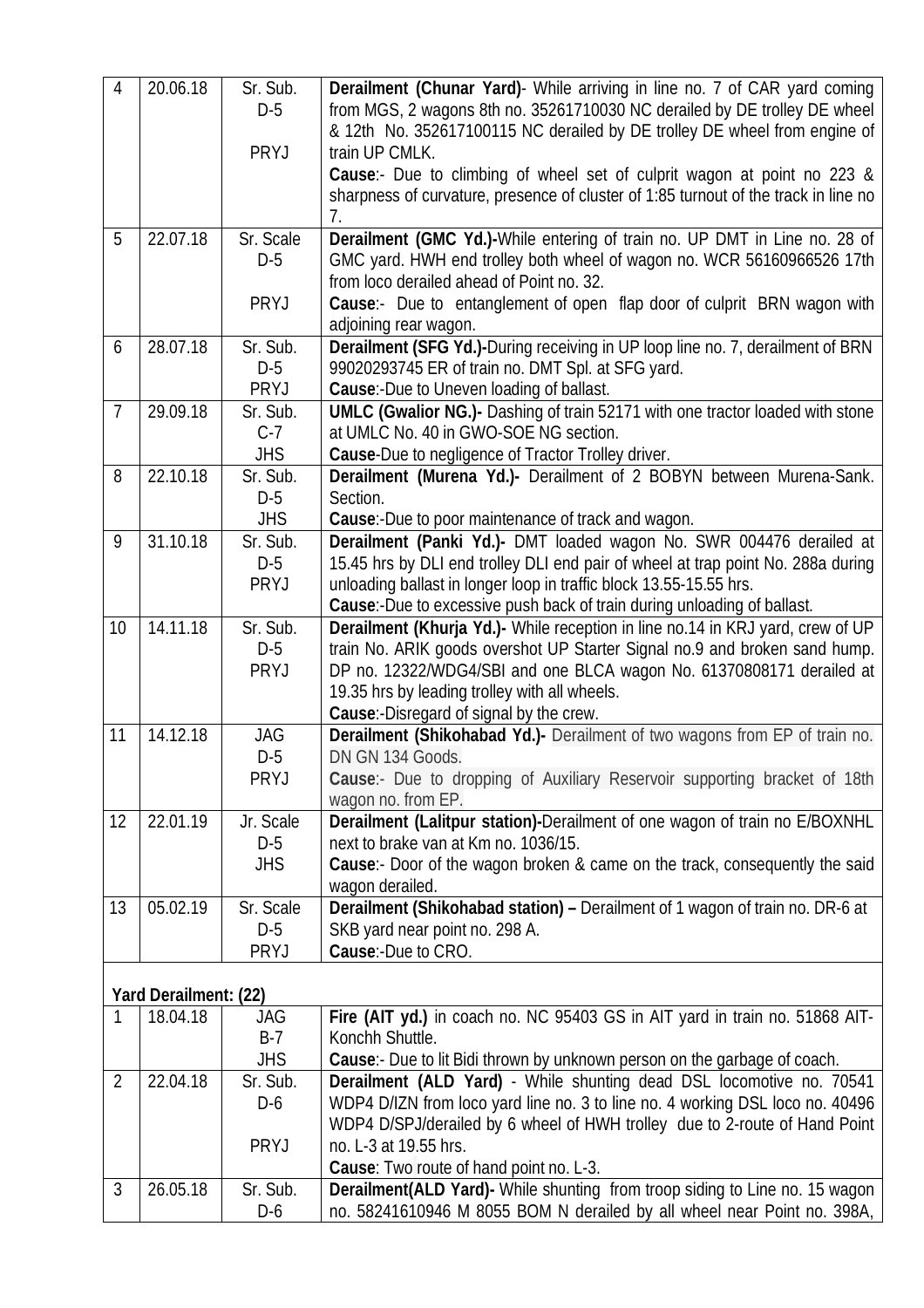|                 |          | PRYJ        | movement in IIIrd line SFG-ALD held up. UP & DN main line clear.                |
|-----------------|----------|-------------|---------------------------------------------------------------------------------|
|                 |          |             | Cause:- Wagon & track defect.                                                   |
| 4               | 01.06.18 | Sr. Sub.    | Derailment (Aligarh Yard)- Train UP ALJN Spl. loaded with Cement was            |
|                 |          | $D-6$       | placed in CD siding for unloading. During unloading Cement from wagon no.       |
|                 |          |             | 33111093751 NWR BCNHL toppled in south side from outside of the track.          |
|                 |          | PRYJ        | Cause:- Due to uneven loading of cement by the private laborers.                |
| 5               | 06.06.18 | Sr. Sub.    | Fire(Agra Yard)- Three coaches stabled in shuttle line no. 2 for disposal since |
|                 |          | $B-7$       | 19.03.18, coach no. NC 92473 GSDMU caught fire.                                 |
|                 |          | AGC         | Cause:- Due to miscreant activity.                                              |
| 6               | 06.08.18 | Sr. Sub.    | Derailment (ICD/DERYd.)-While taking out load from ICD/DER siding to L.N.       |
|                 |          | D-6         | 10, derailment of wagon no-62259960153 BLC B/CONCOR on point no-243 at          |
|                 |          | <b>PRYJ</b> | DER Yard.                                                                       |
|                 |          |             | Cause:-Due to Poor track maintenance and container loading not in proper way.   |
| $\overline{7}$  | 12.08.18 | JAG         | Derailment (GMC Yd.)-While movement of coupled L/Engine for L. N. 15 to         |
|                 |          | $D-6$       | DSL trip shed, CNB two wheels of AGC end Axle no. 6 of dead loco 40166          |
|                 |          | <b>PRYJ</b> | WDP4D/ET derailed at Diamond Crossing of point no. 353.                         |
|                 |          |             | Cause:-Due to poor maintenance of loco by Home shed Itarsi.                     |
| 8               | 17.08.18 | Sr. Sub.    | Derailment (ACOI Yd.)-Train No. NYN Goods Shunt backed from L. N. 15            |
|                 |          | $D-6$       | wrongly on signal given to L.N. 14 by shunting staff resulting in derailment of |
|                 |          | PRYJ        | BV-85028911071 ER by all wheels & wagon no. 30019562749 R by all wheels         |
|                 |          |             | of DLI end trolley on open trap point no. 255-A at 00.30.                       |
|                 |          |             | Cause:-Due to Carelessness of shunting staff.                                   |
| 9               | 18.08.18 | Sr. Sub.    | Derailment (PIC Yd.)-Derailment of two wagons of train no. E/BOXN at PIC        |
|                 |          | $D-6$       | Yard.                                                                           |
|                 |          | <b>JHS</b>  | Cause:- Due to Twist in track found beyond permissible limit.                   |
| 10 <sup>°</sup> | 19.08.18 | Sr. Sub.    | Derailment (PIC Yd.)-Derailment of two wagons of train no. E/BOXN at PIC        |
|                 |          | $D-6$       | Yard.                                                                           |
|                 |          | <b>JHS</b>  | Cause:-Due to Twist in track found beyond permissible limit.                    |
| 11              | 29.08.18 | Sr. Sub.    | Derailment (Chunar Yd.)-Derailment of Brake van & wagon of LRD goods in         |
|                 |          | $D-6$       | Line no. 7 at CAR Yard.                                                         |
|                 |          | PRYJ        | Cause:-Due to Uneven loading & excessive twist in the track.                    |
| 12              | 01.09.18 | Sr. Sub.    | Derailment (Gwalior Yd.)- Derailment of two DBKM/E wagons at Gwalior yard.      |
|                 |          | $D-6$       | <b>Cause:-</b> Due to poor maintenance of track.                                |
|                 |          | <b>JHS</b>  |                                                                                 |
| 13              | 06.09.18 | Jr. Scale   | Derailment (Harduaganj Yd.)- While placement of rake by pushing back in line    |
|                 |          | $D-6$       | no. 12 Clinker siding BV No. ECR BV 2186101267566 derailed by all wheels of     |
|                 |          | <b>PRYJ</b> | AUR end trolley in line 12.                                                     |
|                 |          |             | Cause:- Due to infringement with old sleeper near the track.                    |
| 14              | 10.09.18 | Sr. Sub.    | Derailment (Subedarganj Yd.)- Derailment at SFG Yard of 2 BOBYN empty           |
|                 |          | $D-6$       | wagons of DMT. While shunting from IOC siding to line no. 8 of SFG Yard, 8th &  |
|                 |          | <b>PRYJ</b> | 9th wagons from EP derailed.                                                    |
|                 |          |             | Cause:- Due to uneven unloading in wagon.                                       |
| 15              | 01.11.18 | Jr. Scale   | Misc. (Kailhat Yd.)- While unloading sleepers from DMT in UP loop line, three   |
|                 |          | $R-5$       | railway engineering staff and three private laborer injured with OHE wire at    |
|                 |          | <b>PRYJ</b> | 10.35 hrs.                                                                      |
|                 |          |             | <b>Cause:</b> Slack supervision by the engineering staff.                       |
| 16              | 04.11.18 | JAG         | Fire (Jhansi Yd.)- Fire in one coach no.05247 NR in JHS yard.                   |
|                 |          | $B-7$       | <b>Cause:-</b> Due to smoking of Bidi by person.                                |
|                 |          | <b>JHS</b>  |                                                                                 |
| 17              | 07.12.18 | Sr. Scale   | <b>Derailment (GMC Yd.)-</b> Derailment of Diesel power No. 1352/WDG3A/KTE by   |
|                 |          | $D-6$       | DLI end trolley 6 wheels during shunting on open trap point No.431A.            |
|                 |          | <b>PRYJ</b> | Cause:-Due to overlook of shunt signal no. 245 by Shunter.                      |